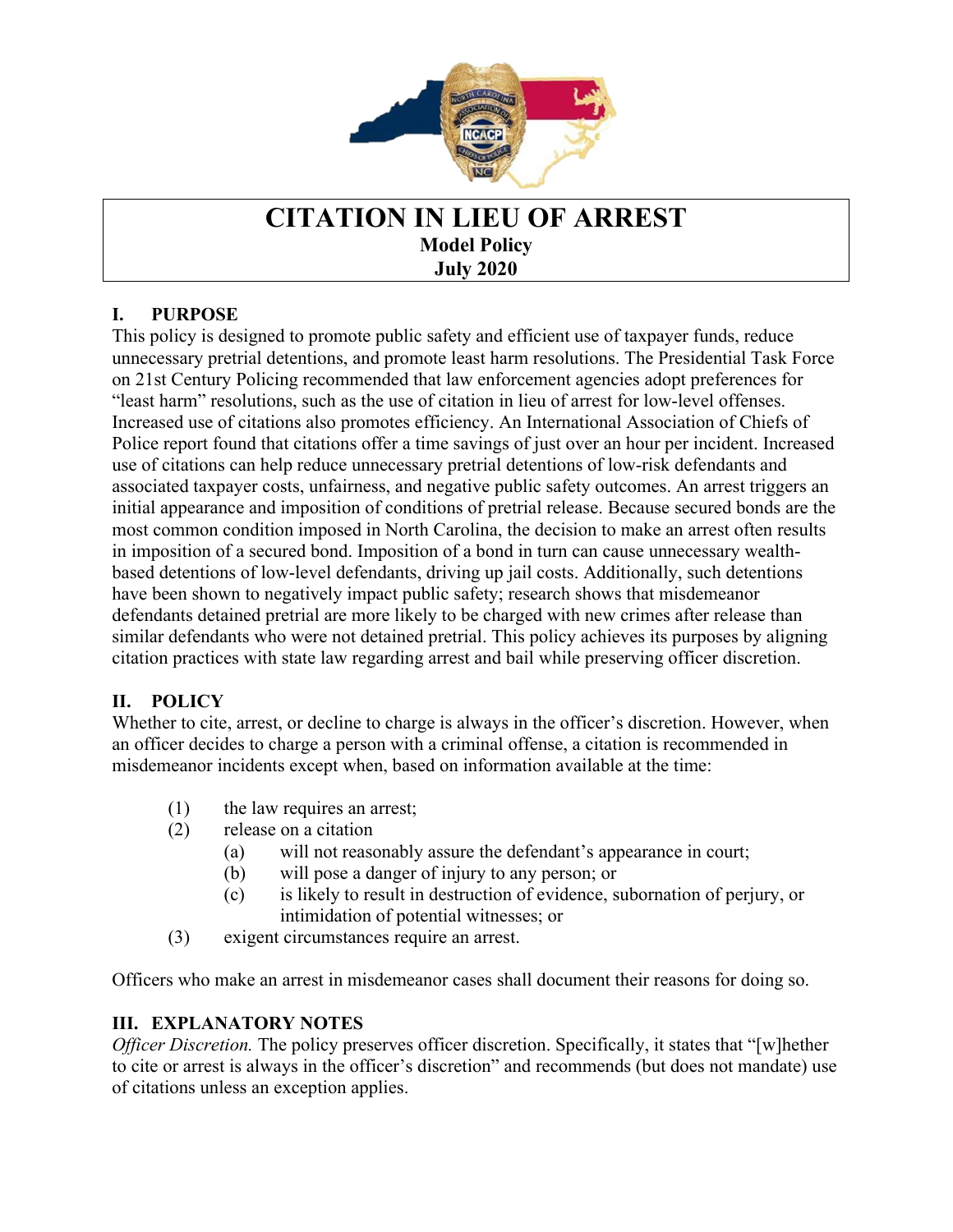*Exceptions.* The policy recommends use of a citation in misdemeanor cases, subject to three exceptions.

One exception applies when the law requires an arrest. For example, N.C.G.S. 50B-4.1(b) provides that "[a] law enforcement officer shall arrest and take a person into custody, with or without a warrant or other process, if the officer has probable cause to believe that the person knowingly has violated [certain domestic violence protective orders]." In such a scenario, arrest is required by law and a citation may not be issued.

The second exception aligns citation practice with state bail law. Specifically, exception (2) reflects the requirements of N.C.G.S. 15A-534. That provision states that when setting conditions of pretrial release ("bail") the judicial official (magistrate, clerk or judge) must impose a written promise, custody release, or unsecured bond "unless he determines that such release will not reasonably assure the appearance of the defendant as required; will pose a danger of injury to any person; or is likely to result in destruction of evidence, subornation of perjury, or intimidation of potential witnesses." The law *prohibits* imposition of a secured bond unless one or more of the circumstances noted in (2)(a)-(c) above are present. The policy thus provides that a citation is recommended for defendants charged with misdemeanors who cannot receive a secured bond. This will promote officer efficiency as it will avoid scenarios where a defendant is arrested but then immediately released by the magistrate without a secured bond on grounds that no statutory reason supporting imposition of such a bond is present.

Circumstance  $(2)(a)$  applies when release on a citation will not reasonably assure the defendant's appearance in court. Examples:

- The officer cannot establish the defendant's identity
- The officer will not be able to later locate the defendant for court purposes, such as serving an order for arrest after a failure to appear
- The defendant has a record of prior failures to appear

As used here, "a record of prior failures to appear" means two or more failures to appear within the last two years.

The mere fact that the defendant is homeless does not satisfy this circumstance, if the officer can establish the defendant's identity and knows where the defendant later can be found. Likewise, the mere fact that a defendant resides outside of the county does not satisfy this circumstance.

Circumstance (2)(b) applies when release on a citation will pose a danger of injury to any person. Examples:

- There is an immediate danger that the defendant will harm themselves or others
- The alleged offense involves physical injury to a person, a deadly weapon, or a domestic dispute